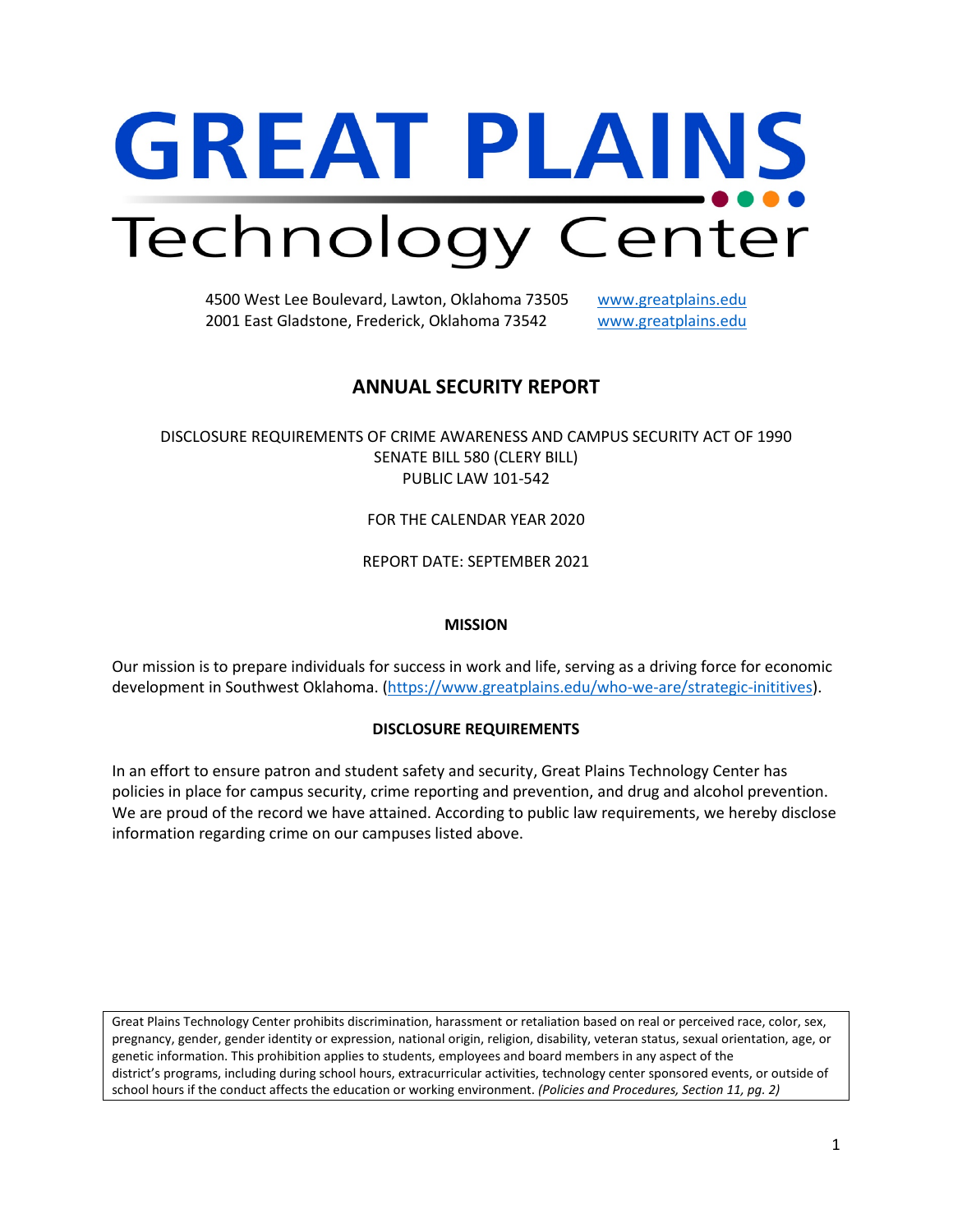# 1. **PURPOSE OF REPORT**

This report is prepared to inform students, potential students, and the community at large regarding crimes committed on campus, security of the campus, and the designated policies addressing crime. The report is prepared using information from local law enforcement agencies and internal security logs.

Great Plains Tech has no residence halls, off-campus locations, or areas not on the self-contained campus locations.

# 2. **THE GREAT PLAINS TECH BOARD OF EDUCATION SHALL ENDEAVOR TO PROVIDE A CRIME FREE CAMPUS ENVIRONMENT FOR ALL EMPLOYEES AND STUDENTS.**

Consistent with this effort, policies and procedures are in place, reviewed annually, and revised when necessary. Information is conveyed to students and staff through the *Student Handbook (SH)* and *Policies and Procedures Manual (P&P).* Additional specific procedural information is distributed to staff and faculty in the *Emergency Management Plan (EMP).*

# 3. **PROCEDURE FOR STUDENTS AND OTHERS TO REPORT CRIMINAL ACTIONS OR OTHER EMERGENCIES OCCURING ON CAMPUS.**

The Board of Education shall endeavor to provide a crime-free campus environment for all employees and students. Consistent with this effort, all employees will be considered a Campus Security Authority (CSA) and as such will be required to report any criminal activities or actions of a suspicious nature to the Campus Director or designee who shall be designated as head of security for each respective campus. Students are also encouraged to report such activities to their teachers or to an administrator. Upon investigation by the Campus Director or designee, local law enforcement officials shall be notified if deemed necessary by the Campus Director.

All students, both adult and secondary, during their orientation shall be informed and advised to report any criminal acts or activities of a suspicious nature to their teacher and/or administrator. All employees will be updated annually during employee in-service training about prevention of crimes. Employees will also be updated annually regarding campus security and their responsibilities in this area. Teachers are required to encourage students to be responsible for their own security and safety as well as the security and safety of their fellow students. *(SH, pg. 60)*

### **A. TIMELY WARNING POLICY**

- a. A warning will be issued in the case of campus emergency, inclement weather, or ongoing occurrences of campus criminal activity or other risk to student safety or property. *(P&P, Section 3 pgs. 56 and 88; SH pg. 25, EMP pg. 11)*
- *b.* The Director of Marketing and Communications assists with planning of emergency response, notification and evaluation. *(P&P, Section 1 pg. 24)*
- **c.** Great Plains Technology Center will broadcast updates (recorded *School Messenger* notifications) to telephones of full-time high school students and/or full-time adult students in case of emergency. The messages will address:
	- **i.** What has happened
	- **ii.** Current student status
	- **iii.** Who is assisting with the efforts (law enforcement, fire officials, etc.)
	- **iv.** Immediate plans

Follow up phone calls may be made, if the situation warrants.

School Messenger will broadcast voice notifications only to those students and/or parents who have completed a "Contact Information Consent" form and filed it with GPTC. *(EMP, pg. 11)*.

#### **B. POLICY FOR ANNUAL DISCLOSURE OF CRIME STATISTICS**

The Campus Director or designee shall update information on listed crimes annually. Updated reports shall be available by October 1 of each year to include reports of crimes for the most recent calendar year and during the two preceding calendar years for which data is available *(P&P, Section 3 pg. 58)*.

The Annual Safety report will be available to enrolled students, current employees, potential students, and the general public through the Great Plains Technology Center website:

<https://resources.finalsite.net/images/v1597253777/greatplainsedu/agpvo4x7o3nrc4twgdzg/ASRFY2020.pdf>*(P&P, Section 3, pg. 58)*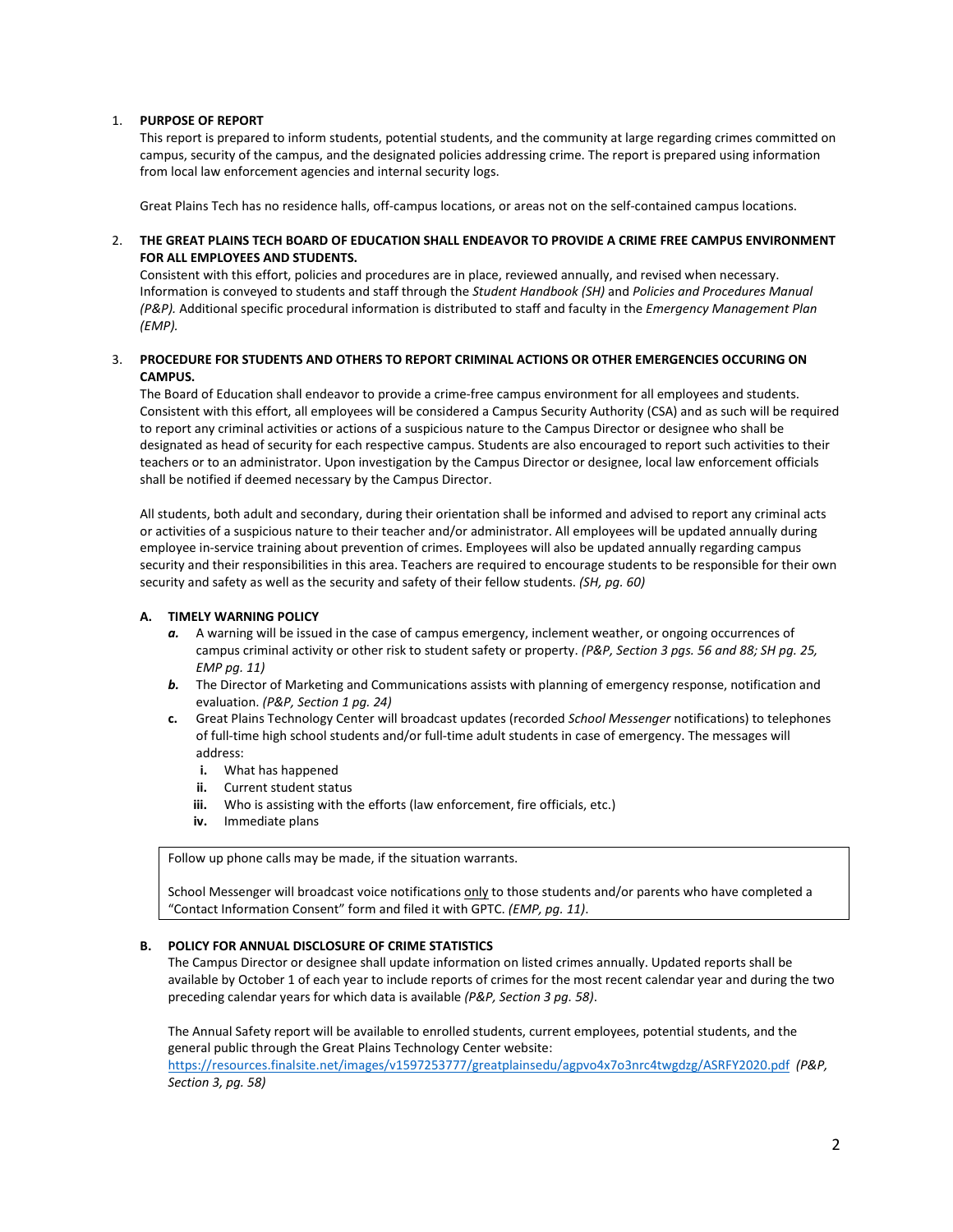Crimes for which statistics are available:

- i) Murder/Non-Negligent Manslaughter
- ii) Manslaughter by Negligence
- iii) Robbery
- iv) Aggravated assault
- v) Burglary
- vi) Motor Vehicle Theft
- vii) Arson

Statistics for the following crimes for which arrests are made on campus are also available:

- i) Liquor law violations
- ii) Drug abuse violations
- iii) Weapons possession

In addition, the number of above crimes that manifest evidence of prejudice based on race, religion, sexual orientation, or ethnicity as prescribed by the Hate Crimes Act will be reported.

Sex offense statistics shall include:

- i) Rape
- ii) Fondling
- iii) Incest
- iv) Statutory Rape

Violence Against Women (VAWA) statistics shall include:

- i) Domestic Violence
- ii) Dating Violence
- iii) Stalking
- *(SH, pgs. 61-62)*

#### **C. LIST OF PERSONS, TITLES, AND CONTACT INFORMATION TO WHOM STUDENTS SHOULD REPORT A CRIME**

| Campus Director                           | (580) 250-5601 |
|-------------------------------------------|----------------|
| Deputy Superintendent                     | (580) 250-5526 |
| <b>SCORE Director</b>                     | (580) 250-5620 |
| Director of Instruction                   | (580) 250-5662 |
| Director of Business and Industry and ACD | (580)250-5553  |
| Director of Health and STEM Education     | (580) 580-5589 |
| Assistant Director of ACD                 | (580) 250-5506 |
| Campus Director, Tillman/Kiowa Campus     | (580) 335-5525 |
|                                           |                |

#### **D. VOLUNTARY CONFIDENTIAL DISCLOSURE**

If a student wishes to report suspicious or criminal activities anonymously, they may contact the Lawton Police Department Crime Stoppers at (580)355-4636 or online a[t http://www.lawtoncrimestoppers.com.](http://www.lawtoncrimestoppers.com/) *(SH, pg. 60)*

## **4. FACILITIES SECURITY**

The Campus Director or designee shall be responsible for security during campus hours. *(P&P, Section 1, pg. 13)*

# **A. SECURITY AND ACCESS TO FACILITIES**

The facilities at Great Plains Technology Center are open to students, faculty, staff, and the general public between the hours of 7:30 a.m. – 10:00 p.m. Monday through Thursday and 7:30 a.m. to 4:30 p.m. on Friday. The facilities may be open on weekends for special events and classes. At all other times, the facility is closed to public access through the use of barrier gates and all avenues of entrance to facilities will be locked. On limited occasions, the campus may be partially open to accommodate specialized training but only the areas required for the training will be accessible to staff and students. Supervisory personnel will be present during those times to ensure safety of the students and property on the Great Plains campuses.

#### **B. SECURITY CONSIDERATIONS USED IN THE MAINTENANCE OF CAMPUS FACILITIES**

As Great Plains Technology Center campuses, both Lawton and Tillman/Kiowa, are remodeled or maintained, security measures are examined. Current security includes lighted parking lots and digital video surveillance of campus areas. Campus wide surveillance has been installed to monitor areas and collect digital evidence.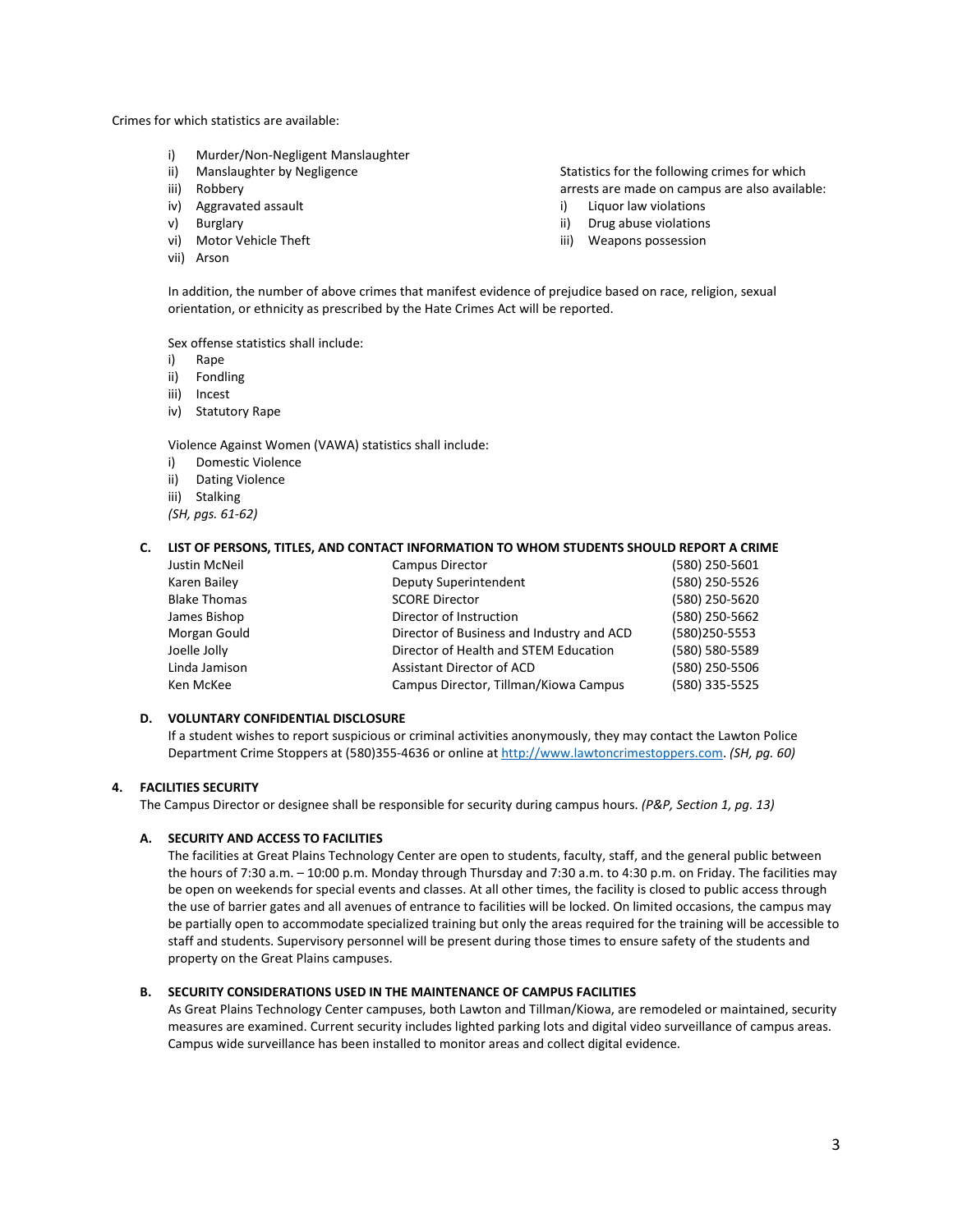## **5. POLICY ON CAMPUS LAW ENFORCEMENT**

Since the reporting year ending December 31, 2016, Great Plains Technology Center contracted with off-duty police officers to assist with crime prevention. These security officers may investigate crimes and refer to local law enforcement agencies for arrest purposes, if necessary. The Tillman/Kiowa campus does not contract with off-duty officers. The campus relies on the Frederick Police Department for investigation and/or arrest, if necessary. No personnel on any campus can make an arrest and the designated security personnel will contact local law enforcement to investigate and make arrests, if necessary.

**A.** The Campus Director is designated as head of security for the Lawton Campus and the Campus Director at the Tillman/Kiowa campus is designated as head of security for the Frederick campus. These persons, or designees, shall maintain a working relationship with law enforcement officers. (*P&P, Section 1, pg. 13*; [https://greatplainstechcenter.com/download/references/policy\\_and\\_procedure/orgchart\\_20\\_21.pdf](https://greatplainstechcenter.com/download/references/policy_and_procedure/orgchart_20_21.pdf) Organization Chart).

The campus security personnel shall have the authority to enforce all policies and procedures approved by the Board of Education. However, the authority to make arrests shall remain with local law enforcement agencies.

- **B.** Students and employees are encouraged to make prompt and accurate reports of crimes to designated school officials. Designated school officials will take appropriate action on all reports and contact local law enforcement agencies when necessary and desired.
- *C.* Great Plains Technology Center uses a Student Care Team comprised of Student Support Services Staff who will ensure the care and safety of all students on campus, except those who are in medical treatment areas. The student care team will be responsible for assisting with the psychological and emotional needs of students and staff. *(EMP, pg. 7)*

# **6. ORIENTATION AND INSERVICE PROCEDURES AND PRACTICES**

All students both adult and secondary, during their orientation, shall be informed and advised to report any criminal acts or activities of a suspicious nature to their teacher and/or administration. All employees will be updated annually during employee in-service training about the prevention of crimes. Employees will also be updated annually regarding campus security and their responsibilities in this area. Teachers are required to encourage students to be responsible for their own security and safety as well as the security and safety of their fellow students. *(SH, pg. 60; P&P, Section 1 pg. 13 and Section 11 pg. 38)*

#### **7. ENCOURAGING CRIME PRVENTION**

Administrators and employees of GPTC work closely with local and state law enforcement officials to educate both secondary and adult students on how to protect themselves and their property. This is accomplished through classroom orientation and individual student and employee conferences. Orientation is conducted with each entering class. New employees complete a year-long orientation to all campus policies and procedures, including security.

# **8. MONITORING AND RECORDING CRIMINAL ACTIVITIES IN WHICH STUDENTS ENGAGE AT OFF-SITE LOCATIONS OF STUDENT ORGANIZATIONS OFFICIALLY RECOGNIZED BY THE INSTITUTION.**

Student organizations officially recognized by Great Plains Technology Center include:

- i) Business Professionals of America (BPA)
- ii) Family Career and Community Leaders of America (FCCLA)
- iii) Future Educators Association (FEA)
- iv) Health Occupations Students of America (HOSA)
- v) SkillsUSA
- vi) Technology Students of America (TSA)

*(P&P, Section 10 pgs. 96-97)*

When student organizations go off campus or out of town for approved purposes, the following procedures are in place:

- i) Prior to the trip, all participants must attend a "briefing" meeting with the Activities Coordinator in attendance. The meeting will explain all trip guidelines.
- ii) All school policies are in effect during the entire trip. No consumption of alcohol or drugs by secondary OR adult students; no smoking by secondary students; no smoking while in professional dress by adults; dress codes are enforced.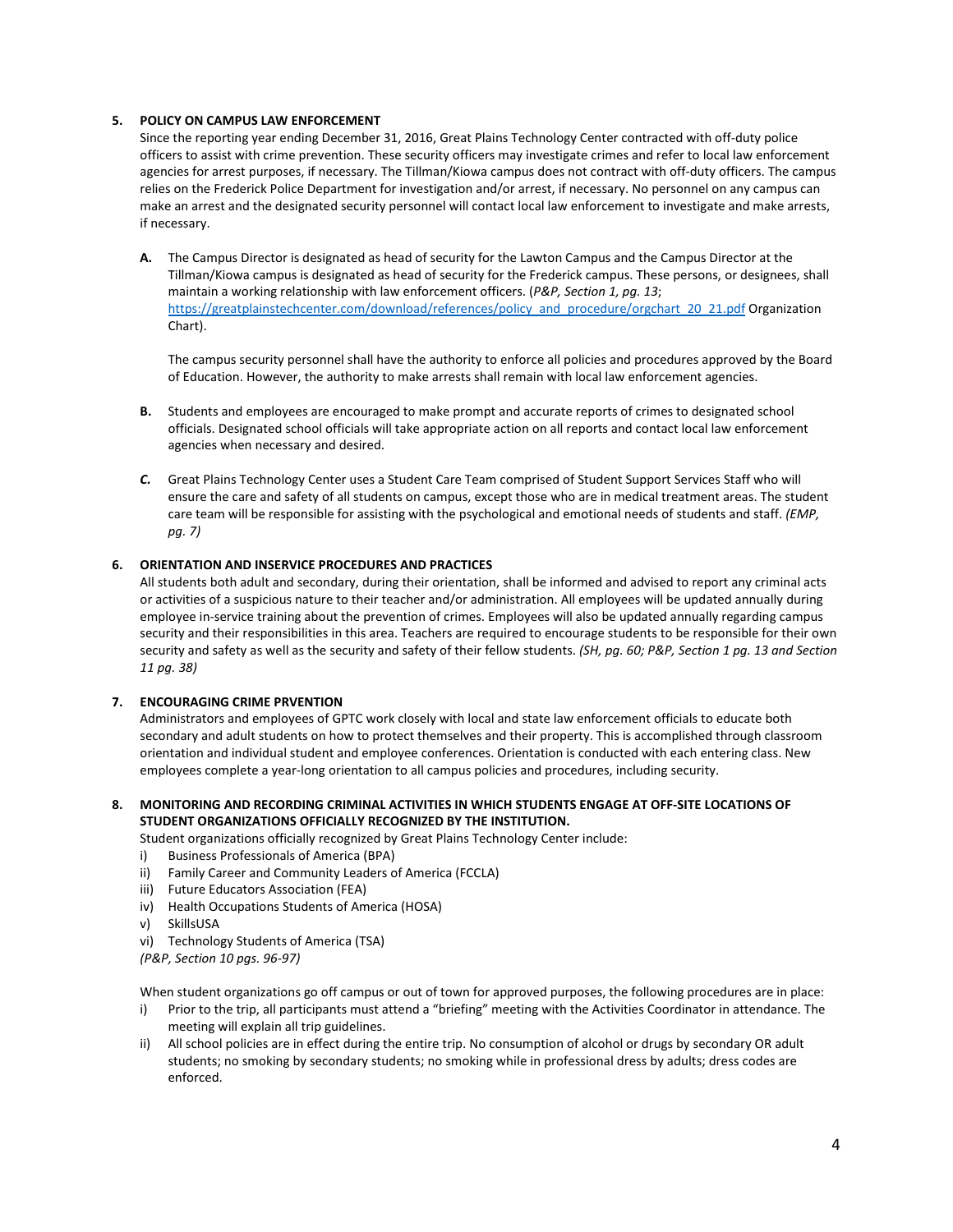*iii)* Entire delegation will stay at the same hotel. If special arrangements are needed, these must be made known to the Activities Coordinator before reservations are made – usually two months in advance. *(P&P, Section 10 pg. 97)*

Students attending activities (whether away from school or on school property) will be subject to the provisions of the student code *(SH, pg. 72)*

# **9. POSSESSION, USE, AND SALE OF ILLEGAL DRUGS AND ENFORCEMENT OF FEDERAL AND STATE DRUG LAWS**

Great Plains Technology Center policies on use and sale of alcoholic beverages, illegal substances, and enforcement of local, federal, and state laws are defined in the *Student Handbook (SH), pg. 42-43*.

Alcohol/Drug/Mood-Altering substances shall include any alcohol or malt beverage, all drugs listed under state statute as a controlled substance, a chemical, abused substance or medication for which a prescription is required under the law and/or any substance which is intended to alter mood. The policies address possession of the substance, drug paraphernalia, distribution, and drug/alcohol induced emergencies.

Disciplinary actions for alcohol and drug offenses are stated in the *Student Handbook, Sections 3.2 – 3.3, pg. 43* as follows:

#### Section 3.2

Student distribution, use or possession or being under the influence of alcoholic beverages, unlawful drugs, controlled substances, hallucinogens/inhalants, or items that are purported to be unlawful drugs or controlled substances are those defined as illegal under the law of the United States, State of Oklahoma, and the City of Lawton. Illegal conduct, such as possession, possession with intent to distribute, distribution, and possession of drug paraphernalia will be reported to the police. When any of the conduct described in this paragraph occurs during school time, on school premises, or during school-sponsored activities, district action will be independent of police or court action and could result in suspension, denial of privilege to drive any vehicle on school premises, or recommendations for outside treatment.

School personnel will immediately notify the appropriate Administrator when they reasonably believe a student to be under the influence or in possession of alcohol, unlawful drugs, controlled substances, hallucinogens/inhalants or drug paraphernalia. Thereupon the Administrator will contact the parents or legal guardian. Circumstances may require the assistance of the law enforcement agencies. The following disciplinary actions will apply, except in exceptional circumstances:

#### Section 3.3

#### A. **First Offense**

(1) The appropriate Administrator will notify parents/guardians and request an immediate conference. Law enforcement officials will be notified if student is in possession of alcohol, illegal substances and/or drug paraphernalia.

(2) The student is subject to suspension for a minimum of the remaining semester and up to the next fall semester. At the suspension hearing, if student and parent/guardian agree to seek and complete professional treatment at a licensed treatment agency; a second formal hearing will be held to consider the disposition of the student's suspension, if student and parent/guardian furnish proof of completing treatment at a licensed treatment agency.

#### B. **Second and Subsequent Offenses**

(1) The student will be suspended for the remainder of the current semester and next full semester. The student and parents/legal guardians will be recommended to seek an assessment and/or treatment at a licensed treatment agency.

#### **10. DRUG OR ALCOHOL ABUSE EDUCATION PROGRAMS AVAILABE TO ALL STUDENTS AND EMPLOYEES**

#### EMPLOYEES DRUG AND ALCOHOL-FREE WORKPLACE

In order to maintain a healthy educational and working environment, and to comply with the requirements of the Drug-Free Workplace Act of 1988 for purposes of receiving federal assistance, the board of education adopts the following policies and regulations:

1. Use, possession, dispensing, manufacture, sale, or distribution; or conspiring to sell, distribute, or possess; or being in the chain of sale or distribution; or being under the influence of a controlled substance, alcoholic beverage, or lowpoint beer (as defined by Oklahoma law, i.e., 3.2 beer) in any of the technology center's facilities, on technology center property (including vehicles), or at a technology center sponsored function or event by an employee is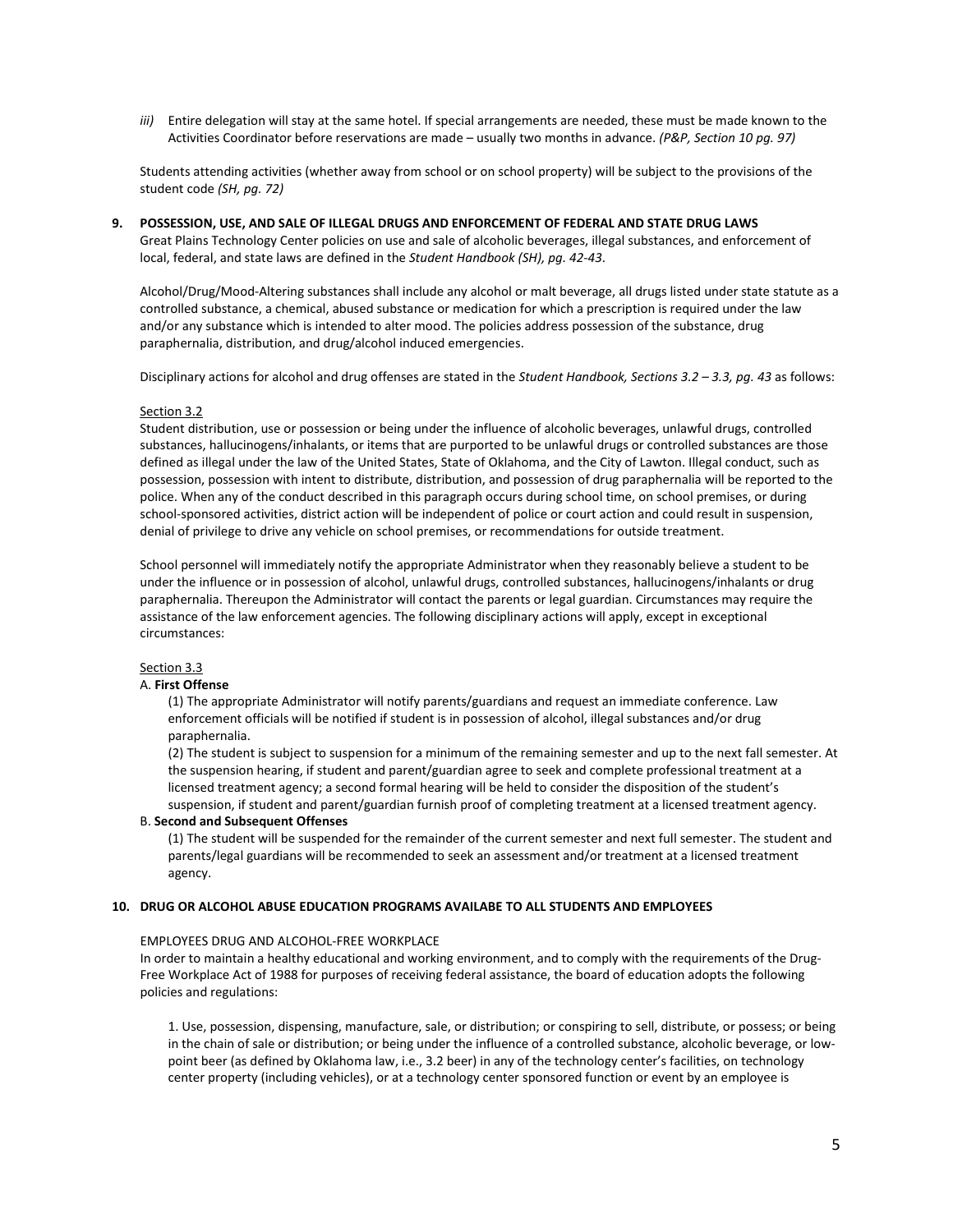prohibited. Violation of this prohibition shall result in disciplinary action, which may include dismissal or nonrenewal of employment. Violations which constitute criminal acts will be referred for prosecution.

2. Employees who are engaged in the performance of work under the terms of a federal grant must, as a condition of their employment, notify a technology center administrator in writing of any drug conviction (including a plea of nolo contendere) for a violation of a criminal drug statute which occurred at a technology center workplace within five calendar days after the conviction. The conviction shall result in dismissal or nonrenewal, or a requirement that the employee satisfactorily participate in a drug abuse assistance or rehabilitation program approved by a federal, state, or local health, law enforcement or other appropriate agency.

3. The conviction shall be reported in writing by the technology center's grant administrator to the relevant federal granting agency within 10 calendar days of the notification by the employee or other actual notice of the conviction. 4. This policy statement shall be included in the technology center's employee manual, and shall be distributed to all employees at the commencement of each school year.

5. The employee in-service training period prior to the commencement of each school year shall include a review and discussion of the dangers of drug and alcohol abuse in the workplace, the technology center's policy for a drug and alcohol free workplace, the penalties for violating the policy, and available sources of information, counseling, rehabilitation, and re-entry programs regarding drug and alcohol use.

#### Reference: Drug Free Workplace Act of 1988

The Standards of Conduct for Employee Drug and Alcohol-Free workplace may be found on the Great Plains Technology Center's intranet *Tech Hub* at the following location:

[https://secureservercdn.net/198.71.233.39/298.dea.myftpupload.com/download/references/policy\\_and\\_procedure/2021](https://secureservercdn.net/198.71.233.39/298.dea.myftpupload.com/download/references/policy_and_procedure/2021-2022-GPTC-Policies-and-Procedures-1.pdf) [-2022-GPTC-Policies-and-Procedures-1.pdf](https://secureservercdn.net/198.71.233.39/298.dea.myftpupload.com/download/references/policy_and_procedure/2021-2022-GPTC-Policies-and-Procedures-1.pdf) *(P&P, Section 6 pg.6)*

## STUDENT DRUG FREE STATEMENT

Using alcohol or other drugs carries risks. Alcohol and drugs impair your judgment, making you more likely to hurt yourself or others, to have trouble with the law, to do poorly at work and at school, and to have relationship trouble. Alcohol and drugs also have specific health risks and can damage major organs, increase your risk of cancers, and even cause death.

Drug and alcohol abuse treatment can be located using the National Substance Abuse and Mental Health Services Agency National Helpline - 1-800-622-HELP (4357) or a[t https://findtreatment.samhsa.gov/.](https://findtreatment.samhsa.gov/) GPTC does not sponsor any drug or alcohol counseling, treatment, rehabilitation, or re-entry programs.

All students have a right to attend school in an environment conducive to learning. Since alcohol and other drug use is illegal and interferes with both effective learning and the healthy development of young people, the Great Plains Technology Center has a fundamental, legal, and ethical obligation to prevent drug use and to maintain a drug-free educational environment.

Drug use, possession (including paraphernalia), and sale on the school grounds and at school functions will not be tolerated. Specific infractions and appropriate disciplinary actions are listed in the Great Plains Technology Center Student Handbook. Some possible actions include parental contact and suspension. *(SH, pg. 43)*

# **11. SEXUAL ASSAULT PROGRAMS, PREVENTION, AND PROCEDURES**

- **A.** Great Plains Technology Center is a secondary/postsecondary educational institution serving both high school students and adults. It does not have any formal awareness program addressing rape, acquaintance rape, or sexual assault. Individual classroom or Career Technical Student Organization materials may address these issues, but no formalized system of awareness has been established. Certified school counselors and a certified school psychologist are available for incident specific counseling and a formal awareness program is currently in development.
- **B.** Procedures for reporting a sexual assault are outlined in the *Emergency Management Plan*, page 22:
	- 1. Call 911
	- 2. If the victim needs medical assistance, the School nurse should be contacted immediately. Notify the Campus Director or designee if an assault occurs on campus in order to determine the course of action. Secure the area so police can investigate. When possible, the center's officials should accompany the individual for medical treatment.
	- 3. The Campus Director or designee should contact the police immediately. The police will lead the criminal investigation, and the Campus Director or designee will act as the liaison between the police investigation and the center.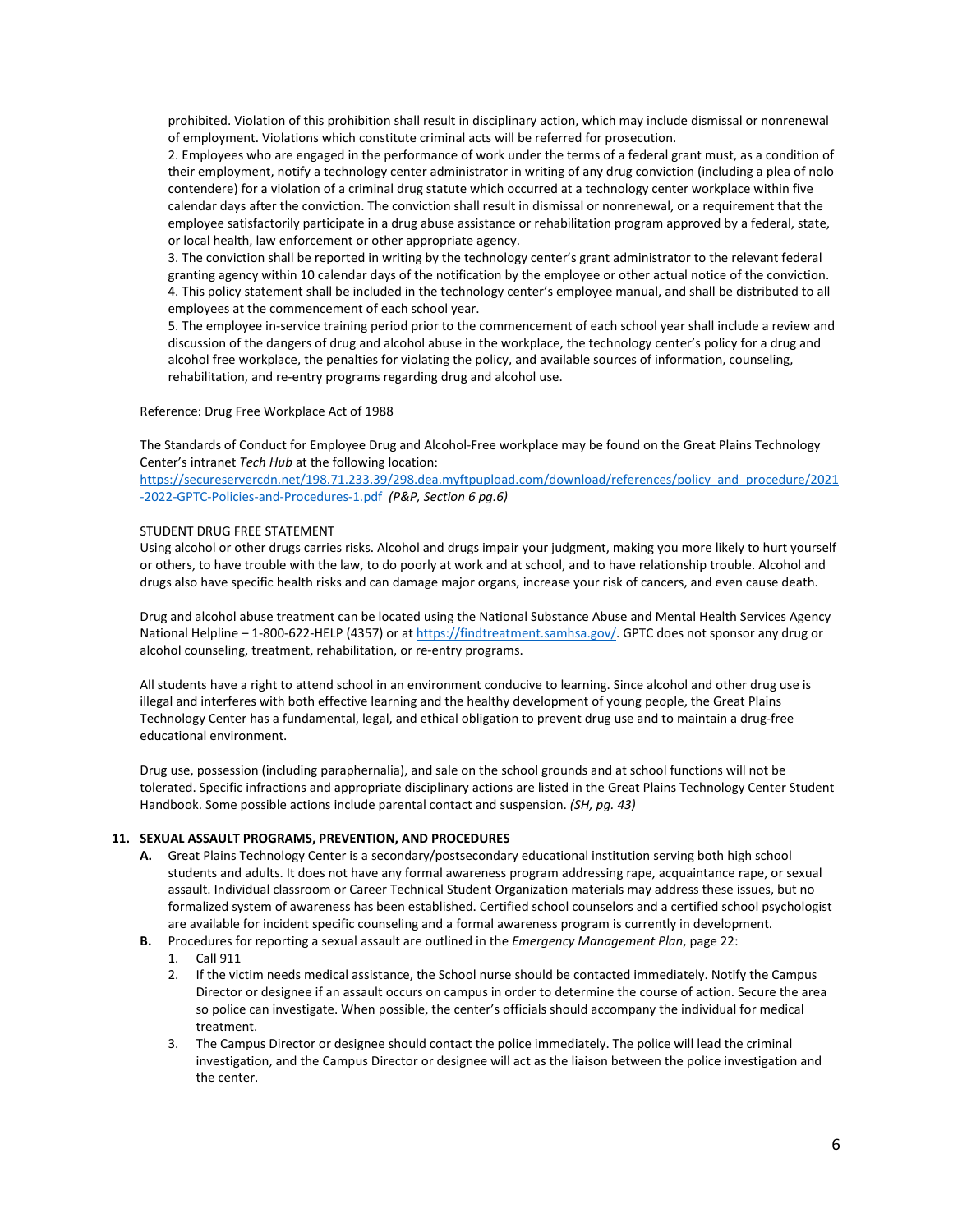- 4. The Campus Director or designee will recommend any party having difficulty dealing with the situation to speak with the Student Care Team. (Any long-term counseling should be referred outside the Great Plains Technology Center.
- **C.** Great Plains Technology Center will follow the *Student Handbook* code of discipline, *Sections 2.0 – 2.6* in dealing with both the accuser and the accused. Any internal discipline will follow these guidelines and all parties will remain informed, to the limits of the policies in place. *(SH, Sections 2.0-2.6, pp 27-42)*
- **D.** Sanctions which may be imposed following the final determination of an institution's internal disciplinary proceedings regarding sex offenses include but are not limited to:
	- i) In-school detention
	- ii) Removal from a class or group (temporary or permanent)
	- iii) Referral to other social or educational agencies
	- iv) Suspension
	- v) Expulsion
	- vi) Involve law enforcement
	- vii) Any other disciplinary action deemed appropriate under the circumstances *(SH, Section 2.6, pgs. 27-42)*

### **E. REQUIRED REPORTING INFORMATION: SEX OFFENDER LOCATOR**

Those wishing to identify the location of sex offenders, the following website exists for such purposes: [https://sors.doc.state.ok.us/.](https://sors.doc.state.ok.us/) This registry can be searched by multiple keywords including county, zip code, city, and name. The registry lists all registered sex offenders, their reported addresses, and other pertinent information.

# **12. DOMESTIC VIOLENCE/VIOLENCE AGAINST WOMEN**

In the course of any disciplinary proceeding of an alleged sexual offense, both the accuser and the accused will be entitled to the same opportunities to have others present. In addition, both the accuser and the accused will be informed of the outcome of the proceeding and any sanctions imposed following such a proceeding.

The Student Support Services Department shall maintain information including:

- i) Rape
- ii) Acquaintance Rape
- iii) Forcible Sexual Assault
- iv) Non-forcible Sexual Assault

This information shall be available to all students through the Annual Security Report, and its existence and location will be given to all students at student orientations. Students may also be referred to online sources for information, including resources defining sexual assault, prevention of sexual assault, and both male and female roles in sexual assault. The list of resources will be made available in the Student Support Services Department and will be distributed to all teachers during orientation. This information shall also appear in the *Student Handbook*, which is available to all students and parents on the Great Plains Technology Center website. Students will also be informed regarding the presence of security on campus and available assistance in notifying the authorities, if the student requests such assistance. *(SH, pgs. 61, 72-73)*

National resources for information about Domestic Violence/Violence Against Women can be found at [https://www.justice.gov/ovw/domestic-violence.](https://www.justice.gov/ovw/domestic-violence) This information includes the definitions of violence against women as follows:

**Domestic Violence:** The term "domestic violence" includes felony or misdemeanor crimes of violence committed by a current or former spouse or intimate partner of the victim, by a person with whom the victim shares a child in common, by a person who is cohabitating with or has cohabitated with the victim as a spouse or intimate partner, by a person similarly situated to a spouse of the victim under the domestic or family violence laws of the jurisdiction receiving grant monies, or by any other person against an adult or youth victim who is protected from that person's acts under the domestic or family violence laws of the jurisdiction.

**Sexual Assault:** The term "sexual assault" means any nonconsensual sexual act proscribed by Federal, tribal, or State law, including when the victim lacks capacity to consent.